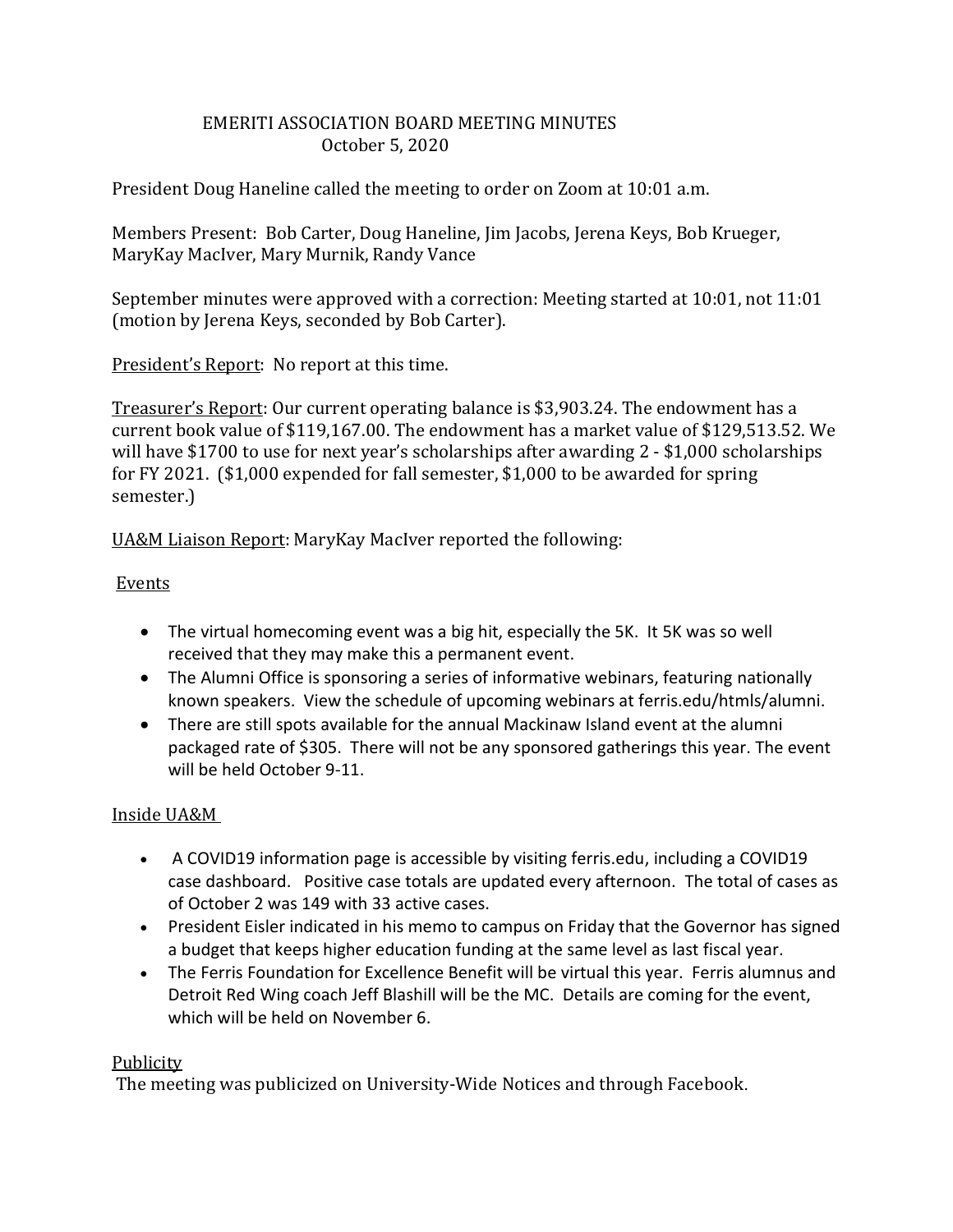Events: The board discussed the Soup Talk normally held in February. Randy and Jerena indicated that the kitchen at the United Church is currently closed and the building is open for limited use only. Given the circumstances, the board agreed that the Soup Talk will not be held in 2021. Mary Kay will encourage Emeriti members to attend the webinars that are being hosted by the Alumni Office.

# Membership:

Service: Jim Jacobs reported two deaths since the last meeting - James Anderson and Art Bennett. Mary Kay is attempting to find addresses for family members for these members.

Professional Concerns: Bob Krueger indicated that he has no report at this time. He suggested that we could possibly move the Soup Talk to next fall and encourage members to give a 2-minute story about what it was like at Ferris when they were here to record and give to the Archives.

Fundraising: Bob Carter indicated that he sent a request to both of the scholarship recipients a note requesting a photo for the newsletter. He has received one back from Rebecca but is still waiting for a response from Jacob. He is in the planning stages for the year-end fundraising campaign which is scheduled for the first 2 weeks in December. Mary Kay reported that annual giving has it on their schedule and is anticipating the receipt of the letter.

Helen's Garden: MaryKay reported for Chair Alice Bandstra - The volunteers worked on wrapping up the season this past weekend. Most of the annuals have been pulled and the perennials were cut back. The garden should be completely buttoned up by this coming weekend.

### Arizona and Florida Liaisons: No report

Newsletter: Randy – had the information to feature the 2 scholarship award winners. It will be a milestone that we will be featuring 2 winners this year. The deadline for sending newsletter information to him is October 15. The newsletter will be ready to send the first week of November. Jerena commented that the board member election results will be available for the newsletter.

Social Media: MaryKay continues to post relevant information. Our facebook page currently has 115 likes.

Old Business: The directors approved the language for the Zoom poll that will be used for the slate of nominees at the October 14 membership meeting. MaryKay will send a reminder email to the membership next week. MaryKay will also set up time this week with Doug to discuss the agenda.

### New Business: None